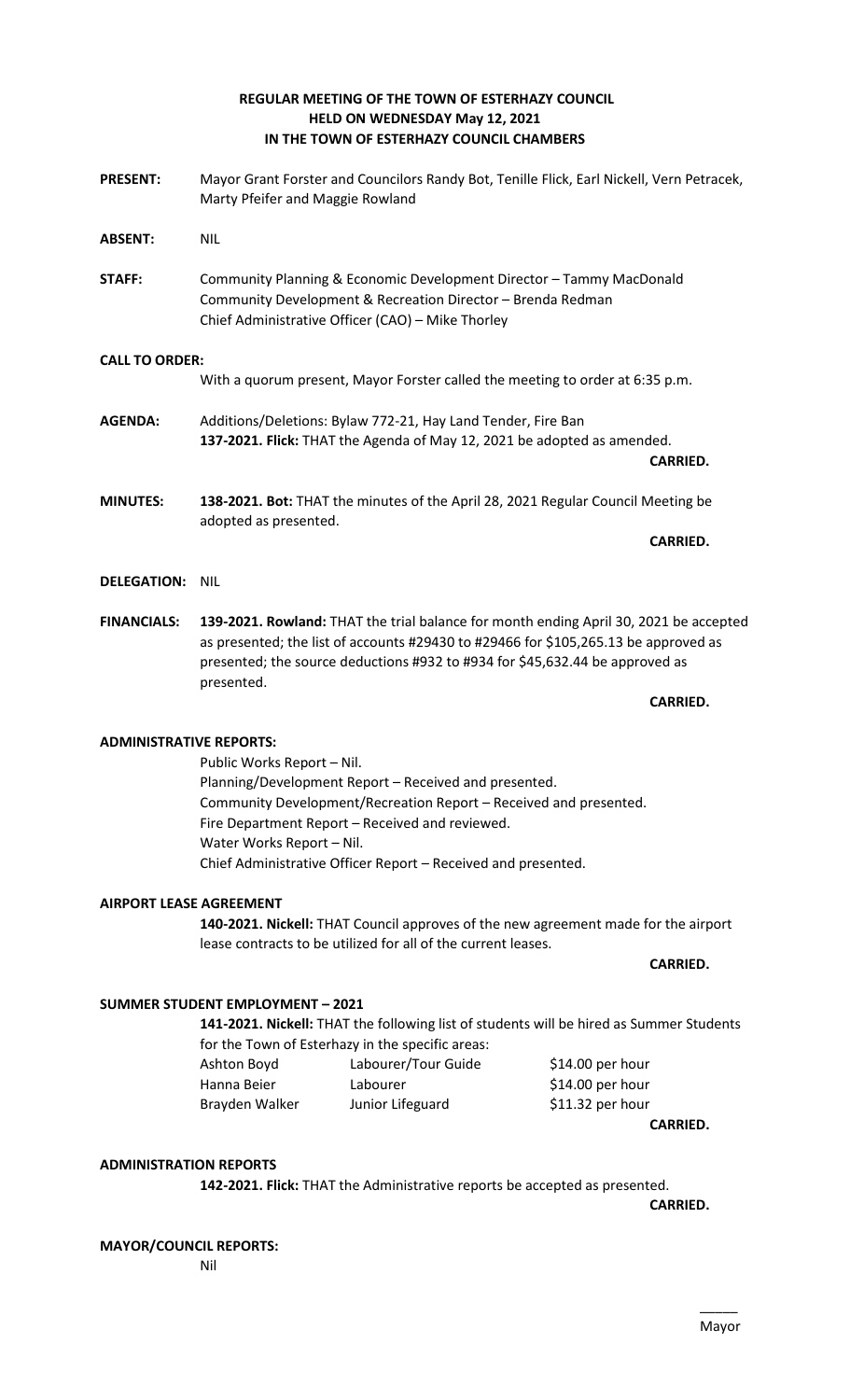#### $\overline{\phantom{a}}$ Mayor

### **REGULAR MEETING OF THE TOWN OF ESTERHAZY COUNCIL HELD ON WEDNESDAY MAY 12, 2021**

# **OLD BUSINESS:** Landfill – 2021 – 2023 Rates: Tabled

Chief Administrative Officer – Contract

Councilor Bot left chambers at 7:05 p.m. – declaring a conflict of interest on the next item of business.

## **CHIEF ADMINISTRATIVE OFFICER – CONTRACT**

**144-2021. Rowland:** THAT Council approve the new contract agreement with Chief Administrative Officer Mike Thorley with the Town of Esterhazy as presented.

**CARRIED.** 

Council Bot returned to Chambers at 7:06 p.m.

# **NEW BUSINESS:**

Operating, Capital and Reserve Budget – 2021 2021 Parent Grad Committee Drainage Application E5002349 World-Spectator – Salute to the Graduates Resident Request – Lots 15 & 16 Block 4 Plan 59463 Bylaw 772-21 Hay Land Tender Fire Ban

# **OPERATING, CAPITAL AND RESERVE BUDGET – 2021**

**145-2021. Rowland:** THAT the Council of the Town of Esterhazy hereby approves the 2021 Operating, Capital and Reserve Budget as prepared with the mill rate to increase to 6.7 mills on the current assessment and the commercial mill rate factor to remain at 1.7; whereas the base tax will remain at \$900.00 on residential properties and base tax will remain at \$1,100 on commercial properties. Furthermore, Council will transfer to the following reserves: \$50,000 to Decommissioning the Landfill Reserve, \$5,000 to Medical Clinic Reserve, \$5,000 to Boreen Hall Reserve, \$82,000 to Arena Reserve, \$2,000 to Skateboard Park Reserve and \$100,000 to Fire Hall Expansion Reserve.

**CARRIED.**

### **2021 PARENT GRAD COMMITTEE**

**146-2021. Bot:** THAT Council allow the 2021 Parent Grad Committee to use the parking lot area at the SN Boreen Centre and Dana Antal Arena on June 26, 2021 for the starting and ending point of the Parade plus for a graduation event at no cost; the group must follow all guidelines of the Government of Saskatchewan as it relates to COVID-19 protocol; the group must also submit the parade route and all requirements as per the Traffic Bylaw 759-19 subsection (o) Parades: (1)(2)(3).

**CARRIED.**

### **WORLD-SPECTATOR – SALUTE TO THE GRADUATES**

**147-2021. Flick:** THAT Council approve of the purchase of an advertisement in the World-Spectator for the Salute to the Graduates Ad at the cost of \$225.00 plus applicable taxes.

**CARRIED.**

Councilor Petracek left chambers at 7:20 p.m. – declaring a conflict of interest on the next item of business.

### **CONSOLIDATION – LOTS 15 & 16 BLOCK 4 PLAN 59463**

**148-2021. Bot:** THAT Council allow property owner of Lot 15 Block 4 Plan 59463 and Lot 16 Block 4 Plan 59463 permission to consolidate the lots at the property owner's expense.

**CARRIED.**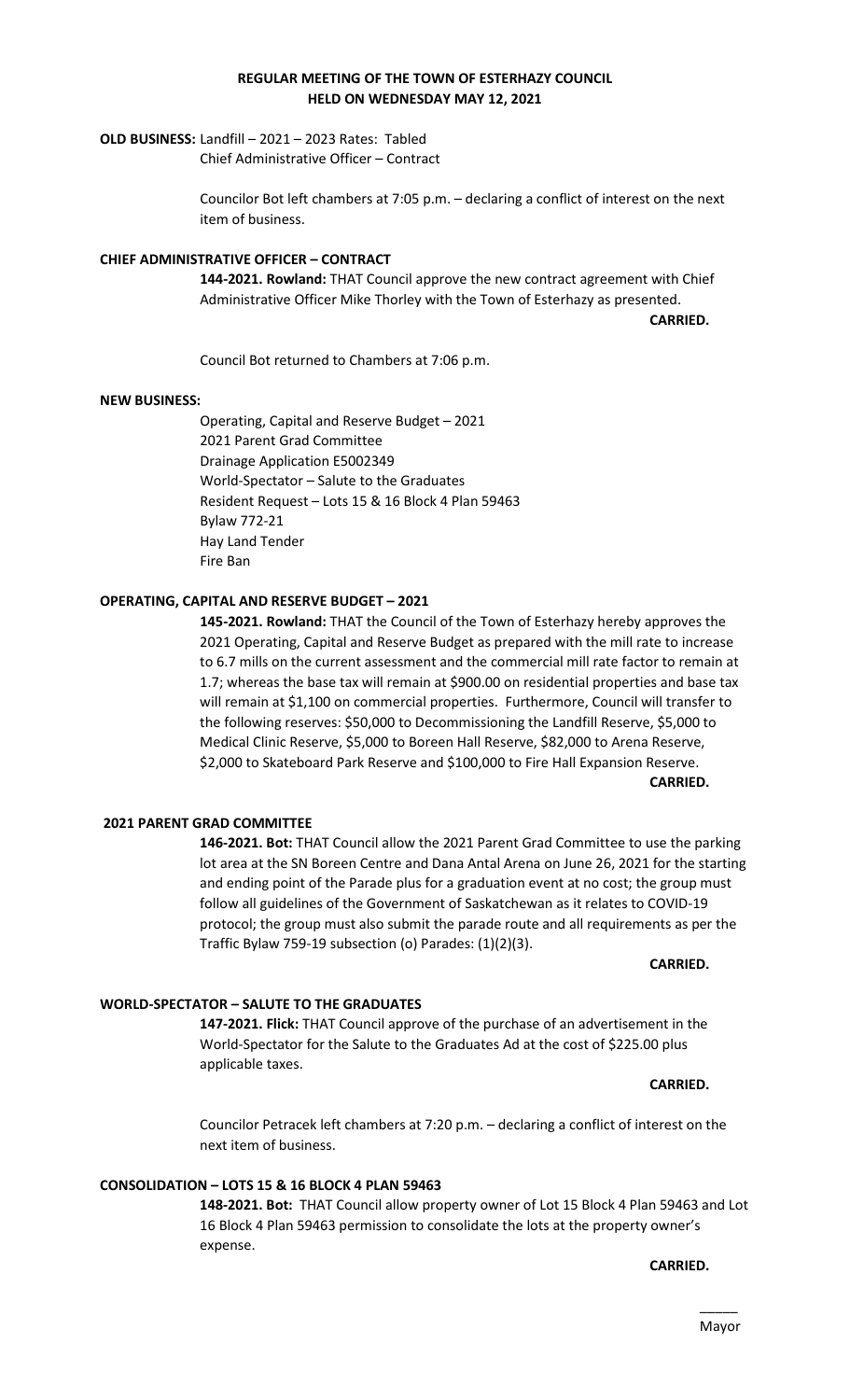#### $\overline{\phantom{a}}$ Mayor

#### **REGULAR MEETING OF THE TOWN OF ESTERHAZY COUNCIL HELD ON WEDNESDAY MAY 12, 2021**

Councilor Petracek returned to chambers at 7:22 p.m.

#### **BYLAW 772-21**

**149-2021. Nickell:** THAT Bylaw 772-21 being a bylaw to amend Bylaw No. 759-19 known as the Traffic Bylaw be introduced and read a first time.

# **CARRIED.**

**CARRIED.** 

**150-2021. Pfeifer:** THAT Bylaw No. 772-21 being a bylaw to amend Bylaw No. 759-21 be read a second time.

**151-2021. Petracek:** THAT Council proceed with the third reading of Bylaw 772-21. **CARRIED UNAMIOUSLY.** 

**152-2021. Bot:** THAT Bylaw No. 772-21 be read a third time, adopted and attached hereto.

#### **CARRIED.**

#### **FIRE BAN**

**153-2021. Bot:** THAT the Town of Esterhazy Council issue a Fire Ban within the municipality an any wood burning open fires effective immediately as of May 12, 2021 and will be re-evaluated on Friday May 21, 2021.

**CARRIED.**

### **CORRESPONDENCE:**

*Cathay Wagantall – MP - E-Newsletter Saskatchewan Public Works Association Saskatchewan Association of Rural Municipalities Tourism Saskatchewan – Industry Updates Municipalities of Saskatchewan -MuniCast Podcast Water Security Agency – Waterworks Compliance Inspection Municipalities of Saskatchewan – Membership Vote on Rebranding Bylaw Enforcement - Report*

# **CORRESPONDENCE**

**154-2021. Petracek:** THAT the correspondence be accepted as presented and filed. **CARRIED.** 

**IN-CAMERA 155-2021. Pfeifer:** THAT pursuant to *The Local Authority Freedom of Information and Protection of Privacy Act*, Council will be discussing legal issues and staffing. **Time: 7:33 p.m. CARRIED.** 

### **OUT OF CAMERA:**

**156-2021. Nickell:** THAT Council rise and report. **Time: 8:10 p.m. CARRIED.** 

### **STAFFING – RECREATION**

**157-2021. Nickell:** THAT the current Community Development & Recreation Director be offered a contractual position for 12 weeks to assist in the supervision of summer staff and projects plus mentor the new Community Development & Recreation Director once hired for 16 hours per week at the amount of \$500.00 per week.

CARRIED.